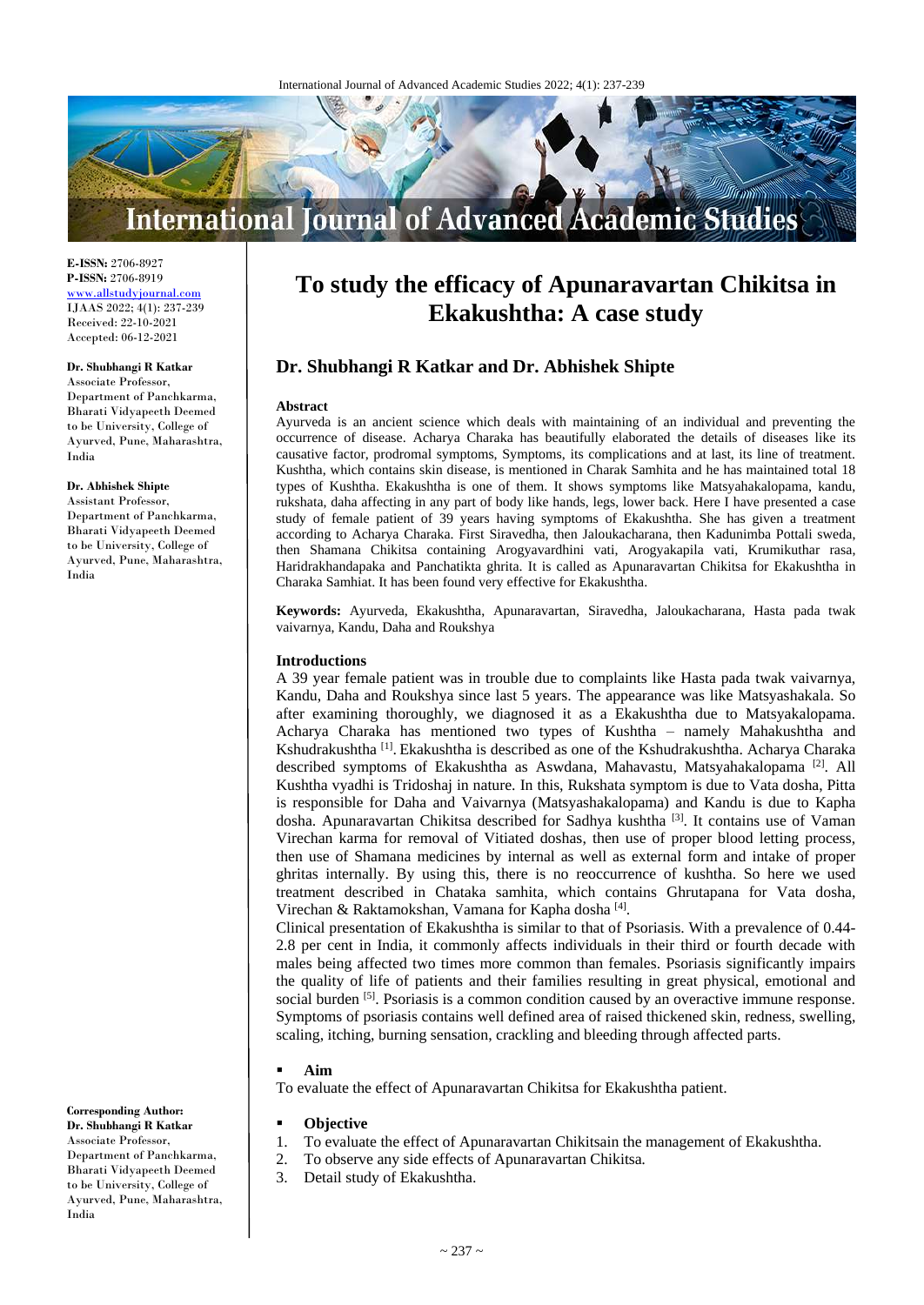# **Material and Methods**

**Case report –** Patient name – X.Y.Z., Age – 39 year, Gender – female.

## **Complaints**: Since 5 years

- 1. Twak Vaivarnya at lower back region
- 2. Kandu
- 3. Rukshata
- 4. Daha

### **Table 1:** Symptoms on the basis of doshas

| Dosha | <b>Symptoms</b>                         |  |  |
|-------|-----------------------------------------|--|--|
| Vata  | Rukshata                                |  |  |
| Pitta | Twak Vaivarnya like Matsyashakala, daha |  |  |
| Kapha | Kandu                                   |  |  |

## **Table 2:** On examination

| <b>Examination</b> | <b>Observation</b>     |  |  |
|--------------------|------------------------|--|--|
| Pulse              | 72/min                 |  |  |
| B.P.               | $120/80$ mm of Hg      |  |  |
| R.S.               | AEBE clear             |  |  |
| <b>CVS</b>         | $S_1 S_2$ Normal       |  |  |
| <b>CNS</b>         | Conscious and Oriented |  |  |
| P/A                | $S$ oft                |  |  |

## **Table 3:** Ashtavidha Parikshan

| <b>Examination</b> | <b>Observation</b> |
|--------------------|--------------------|
| Nadi               | Vata Pradhan Kapha |
| Jivha              | Saam               |
| Mala               | Samyak             |
| Mutra              | Samyak             |
| Shabda             | Prakrut            |
| Sparsha            | Anushnasheeta      |
| Druk               | Prakrut            |
| Akruti             | Madhyama           |

## **Table 4:** Dashavidh Pariksha

| <b>Examination</b> | <b>Observation</b> |
|--------------------|--------------------|
| Dushya             | Rasa, Rakta        |
| Desha              | Sadharan           |
| Bala               | Madhyama           |
| Kala               | Aadana             |
| Anala              | Agnimandya         |
| Prakruti           | Vata Pradhan kapha |
| Vaya               | Madhyama           |
| Satva              | Madhyama           |
| Satmya             | Shadarasatmya      |
| Ahara              | Mishra AAharaa     |

# **Table 5:** Srotas Parikshan

| <b>Srotas</b>              | <b>Darshana</b>            | <b>Sparsha</b> | Prashna |
|----------------------------|----------------------------|----------------|---------|
| Rasavaha<br><b>Srotas</b>  | Krushna Varni<br>Vaivarnva | Ruksha         | Kandu   |
| Raktavaha<br><b>Stotas</b> |                            | Ushna          | Daha    |

Hetu: Diwaswap since last 18 years

Past History: H/O Pulmonary Koch's 12 years back

Received allopathic treatment for Pulmonary Koch's for 1 year.

# **Investigations**

All routine investigations of blood and urine were done for all the cases. Along with this, few specific investigations were also performed.

# **A. Blood examinations**

CBC with ESR  $BSL(R)$ 

# **B. Urine examination: routine and Microscopic**

**C. Some specific Investigations** 

IgG for tuberculosis Monteux test

Biopsy for fistulous tract on suspected case of tubercular fistula. HIV for AIDS

# **D. Radiological investigations**

X ray chest PA view

**Disease History:** Patient was suffering from symptoms Twak Vaivarnya at lower back region, kandu, rukshata, daha since 5 years. She was first diagnosed as Psoriasis patient and got allopathic treatment for last 5 years, but had no relief in symptoms. Thus Symotoms gradually increased. So patient approached for Ayurvedic treatment and after taking complete history, she diagnosed as Ekakushtha Patient.

# **Treatment**

**Table 6:** Shodhana Chikitsa

| <b>Therapy</b>                      | <b>Dravya</b>                          | <b>Duration</b><br>of study | Period of<br>therapy |
|-------------------------------------|----------------------------------------|-----------------------------|----------------------|
| Siravedh                            |                                        |                             | Only One<br>time     |
| Jalouka<br>application              |                                        |                             | Only One<br>time     |
| Kadunimba<br>Patra Pottali<br>sweda | Kadunimb patra,<br>tila taila, haridra | 15<br>minutes               | 7 days               |

# **Table 7:** Shamana Chikitsa

| Kalpa                                 | <b>Dosage</b>    | Kala                                          | Anupana            |
|---------------------------------------|------------------|-----------------------------------------------|--------------------|
| Arogyavardhini vati                   | $250$ mg         | 2 times in a<br>day after food<br>(2 tablets) | Luka warm<br>water |
| Haridrakhandapaka                     | $2 \text{ gm}$   | 2 times a day<br>after food                   | Milk               |
| Krumikuthar rasa                      | 250 mg           | 2 times a day<br>after food                   | Luke warm<br>water |
| Arogyavadhkapila<br>vati              | $250$ mg         | At bed time                                   | Luke warm<br>water |
| Panchatikta ghrita<br>(Shamana sneha) | 10 <sub>ml</sub> | 1 time at<br>morning                          | Luke warm<br>water |

In the treatment, first Siravedh was done at the lower back region. After that on 8<sup>th</sup> day, Jaloukacharana was done on lower back region. After these, Kadunimba Patra pottali sweda was given for 7 days. Shamana Chikitsa was given for 1 month period.

Kadunimba Patra pottali sweda preparation:

- 1. 400 gm Kadunimba patra was taken and cleaned neatly.
- 2. Kadunimba patra was crushed.
- 3. A pan heated on hot plate.
- 4. 10 ml tila taila was added in hot oan.
- 5. Kadunimba patra and haridra added and mixed it properly.